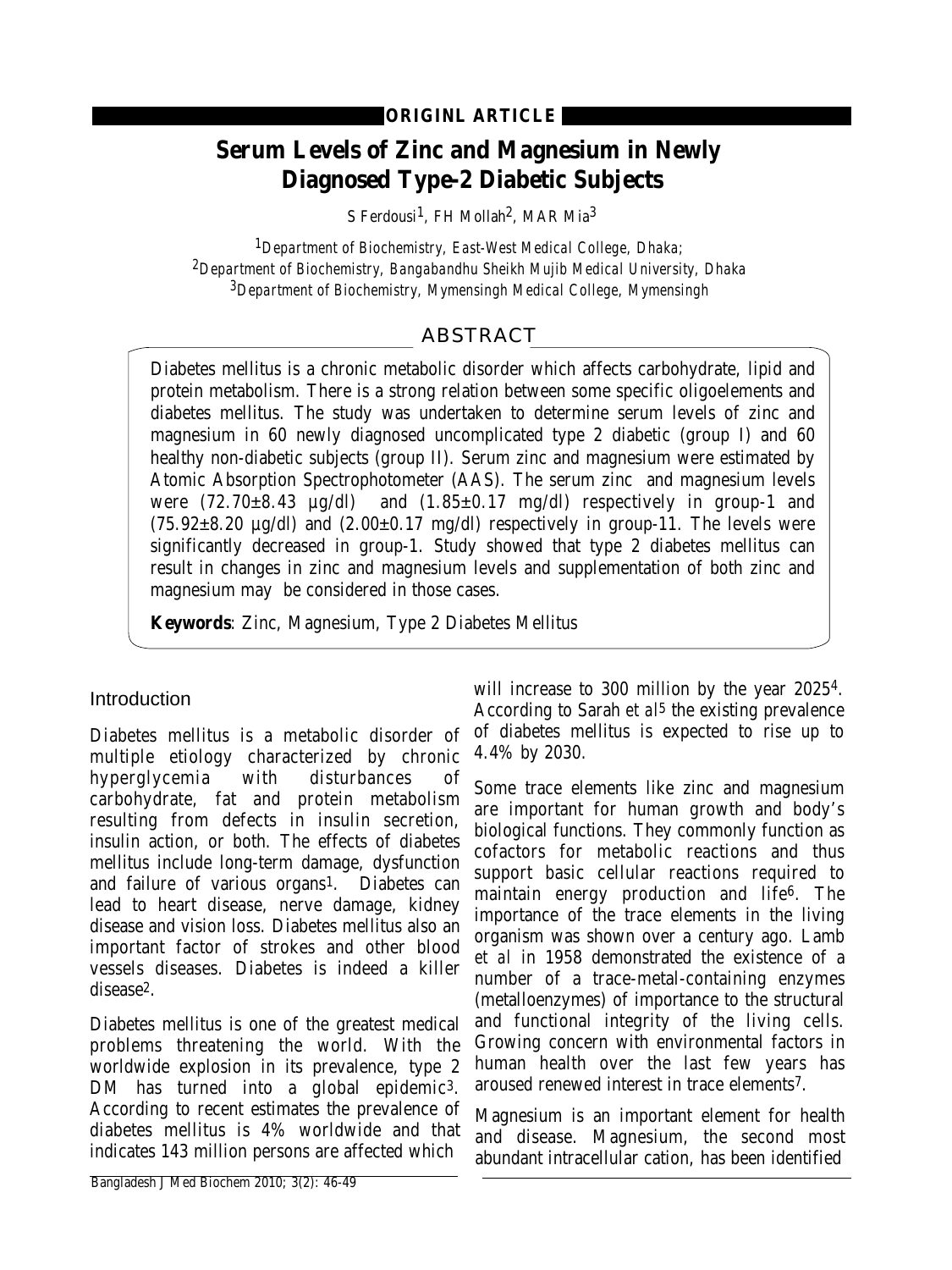as a cofactor in over 300 enzymatic reactions, involving energy metabolism and protein and nucleic acid synthesis8. Magnesium may participate in the pathogenesis of diabetic complications and may contribute to the increased risk of sudden death associated with diabetes9.

Zinc, another trace element, is a component of many enzymes. The function of zinc in the body metabolism is based on its enzymatic affinity, way of a zinc enzyme complex or zinc metalloenzyme10. It plays an important role in the maintenance of several tissue functions, including the synthesis, storage and release of insulin. Zinc has been found to enhance the effectiveness of insulin in vitro, and it has been postulated that zinc deficiency may aggravate the insulin resistance in non-insulin dependent diabetes mellitus11. In most mammals, insulin is stored as zinc crystals and is likely to secrete in zinc form. Zinc has an important role in modulating the immune system and its dysfunction in diabetes mellitus may be related in part to the status of zinc12. Lack or inadequate supply of such nutrients produces a functional impairment or can results in disease. However, the clinical significance and evaluation of zinc and Magnesium in regard to

different diseases including diabetes mellitus remain conflicting as well as controversial and many questions still remain unanswered. In this study, estimation of serum zinc and magnesium in type 2 diabetic patients and comparison of it with that of the apparently healthy non-diabetic persons has been made.

## Materials and Methods

This cross sectional study was carried out in the Department of Biochemistry, Mymensingh Medical College in co-operation with the Department of Endocrinology of Mymensingh Medical College, Bangabandhu Sheikh Mujib Medical University and BIRDEM, Dhaka during the period July 2008 to June 2009. A total of 120 subjects aged 50 - 60 years were enrolled for this study. Of them 60 were newly diagnosed type 2 diabetic (group I) and 60 were apparently healthy non- diabetic (group II) subjects. For both case and control, persons

having no current medication, intercurrent illness, macro-or microvascular complications and history of-renal failure were selected.

A morning sample was taken after an overnight fasting of at least 12 hrs. From each subject 5 ml fasting blood samples was collected. Serum was separated and kept in eppendorfs after proper labeling. Diabetes mellitus was diagnosed as per ADA (2008)13 criteria. Estimation were carried out as soon as possible. The fasting samples were used to measure both serum zinc and magnesium levels.

Serum zinc and magnesium were estimated at the central laboratory of Bangladesh Agricultural University, Mymensingh by Atomic Absorption Spectrometry (UNICAM-AA Spectrometer, model no. 969, Spain). Serum glucose was measured by Glucose Oxidase (GOD-PAP) method.

All statistical analysis was done by using Statistical Package for Social Science (SPSS) windows version 13. Results were expressed as mean±SD. Statistical significance of difference between two groups was evaluated by using student's unpaired "t" test and 95% confidence limit was taken as level of significance.

## Results

In this study, a total of 120 subjects were enrolled out of which 60 were case and the rest 60 control. As per ADA criteria, OGTT was done in all study subjects. Then serum zinc and magnesium levels were measured in fasting samples of both groups. Serum zinc was expressed in µg/dl while serum magnesium in mg/dl and serum glucose level in mmol/l.

In group I (case) the mean  $(\pm SD)$  FBG levels was 7.19±0.38 and 2hrs after glucose load was 12.23±0.64, while in group II (control) the mean  $(\pm SD)$  FBG levels was  $4.32\pm0.23$  and 2 hrs after glucose load was 5.80±0.23 mmol/l respectively (Table-I). In diabetic subjects fasting and 2 hrs after glucose load serum glucose levels were significantly higher than control ( $P < 0.001$ ). The mean  $\pm$  SD of serum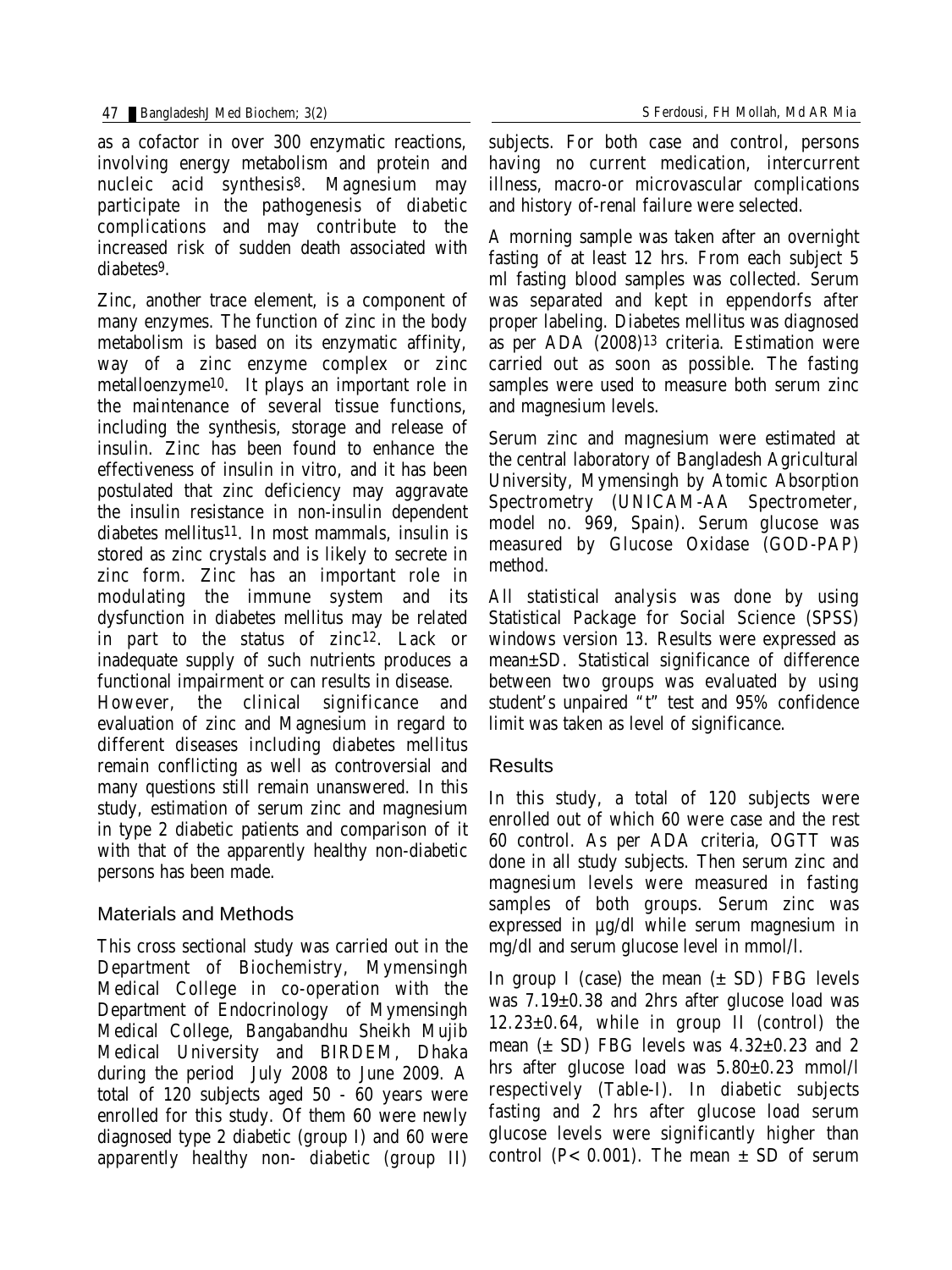zinc levels in group I and group II were  $72.70\pm$ 8.43 and 75.92±8.20 µg/dl respectively (Table II). There was significant decrease  $(p < 0.05)$  of zinc in group I compared to that in group II. The mean  $\pm$  SD of serum magnesium levels were  $1.85\pm0.17$  and  $2.00\pm0.17$  mg/dl in group I and group II respectively (Table II). Serum magnesium also decreased significantly  $(p<0.05)$  in group I compared to group II.

**Table I:** Fasting and 2 hrs after glucose load blood glucose levels of study subjects

| <b>Parameter Group-I</b><br>$N = 60$                                                                         | Group-II<br>$n = 60$ | P value                            |
|--------------------------------------------------------------------------------------------------------------|----------------------|------------------------------------|
| FBG (mean $\pm$ SD) 7.19<br>mmol/l                                                                           |                      | $\pm 0.38$ 4.32 $\pm 0.23$ < 0.001 |
| Bloog glucose 2 hrs $12.23 \pm 0.64$ 5.80 $\pm 0.23$<br>after glucose load<br>$(mean \pm SD) \text{ mmol/l}$ |                      |                                    |

**Table II:** Serum zinc and magnesium levels of the study subjects

| <b>Biochemical Group I Group II</b><br>variables $n = 60$<br>$\mathbf{n} = 60$ |                  | <b>P</b> Value    |
|--------------------------------------------------------------------------------|------------------|-------------------|
| mean                                                                           | $\pm$ SD mean    | $\pm$ SD          |
| $Zn(\mu g/dl)$ 72.70                                                           | $\pm$ 8.43 75.92 | $\pm 8.20 < 0.05$ |
| $Mg(mg/dl)$ 1.85                                                               | $\pm$ 0.17 2.00  | $\pm 0.17 < 0.05$ |

P value was reached by unpaired "t" test.

#### **Discussion**

The present study was undertaken to establish an association between the trace elements (zinc and magnesium) and diabetes mellitus. Zinc and magnesium play a vital role in different metabolic processes in body. The present study was an attempt to measure the serum levels of these trace elements in newly diagnosed type-2 diabetic patients and compare those with that of healthy non-diabetic controls.

Zinc acts as a cofactor for insulin, although its exact mechanism in carbohydrate metabolism is yet not clear. In this study, serum zinc levels in type 2 diabetic subjects were found significantly lower  $(p<0.05)$  than that of control. The findings are consistent with those of Walter *et al14*, Walti *et al15*, Evliaoglu *et al16***,** Nourmohammadi *et al17.* According to Nourmohammadi *et al*, the possible reason for decreasing serum zinc concentration in diabetic patients is excessive urinary excretion of zinc especially in patients with diabetic nephropathy, gastrointestinal malabsorption or genetic factors or signs of infection during which zinc acts as a defense mechanism17. There is a concurrent hypozincemia and a decrease in tissue zinc stores10.

But studies by Zargar *et al11* in Kashmir and Rusu *et al18* in Seria showed that the levels of zinc in diabetic the patients were equal to or higher than that of control groups, which is inconsistent with the findings of the present study. Rusu *et al* attributed the presence of vascular complications to the cause of higher level of serum zinc concentration in diabetic persons. According to them, zinc levels show a moderate but constant increase with obliterative arteriopathy, retinopathy or nephropathy in such case18. However, abnormal zinc metabolism has been suggested to play a role in the pathogenesis of diabetes and / its complications17.

Diabetes mellitus, one of the chronic diseases, is most frequently associated with magnesium deficiency17. In this study, serum magnesium concentration in the type 2 diabetic patients was found significantly ( $p < 0.001$ ) lower than that of control group. Similar observations were reported by Meludu and Adeniyi19, Chinyere et *al*20, Paolisso *et al*21, ADA22. The reasons of decreased magnesium in type 2 diabetes mellitus are not clear to them but may be due to higher urinary losses or impaired absorption of magnesium as compared to healthy persons. The decrease of serum magnesium may also be due to magnesium depletion caused by osmotic diuresis, and by indirect hormonal effects18.

Analyzing the findings of the present study, it can be concluded that significant decreases of serum zinc and magnesium occur in type 2 diabetic subjects. Although the small number of samples resists any definitive comment on the normal ranges, it, however, gives an elementary idea on the serum levels of zinc and magnesium in type 2 diabetic patients.